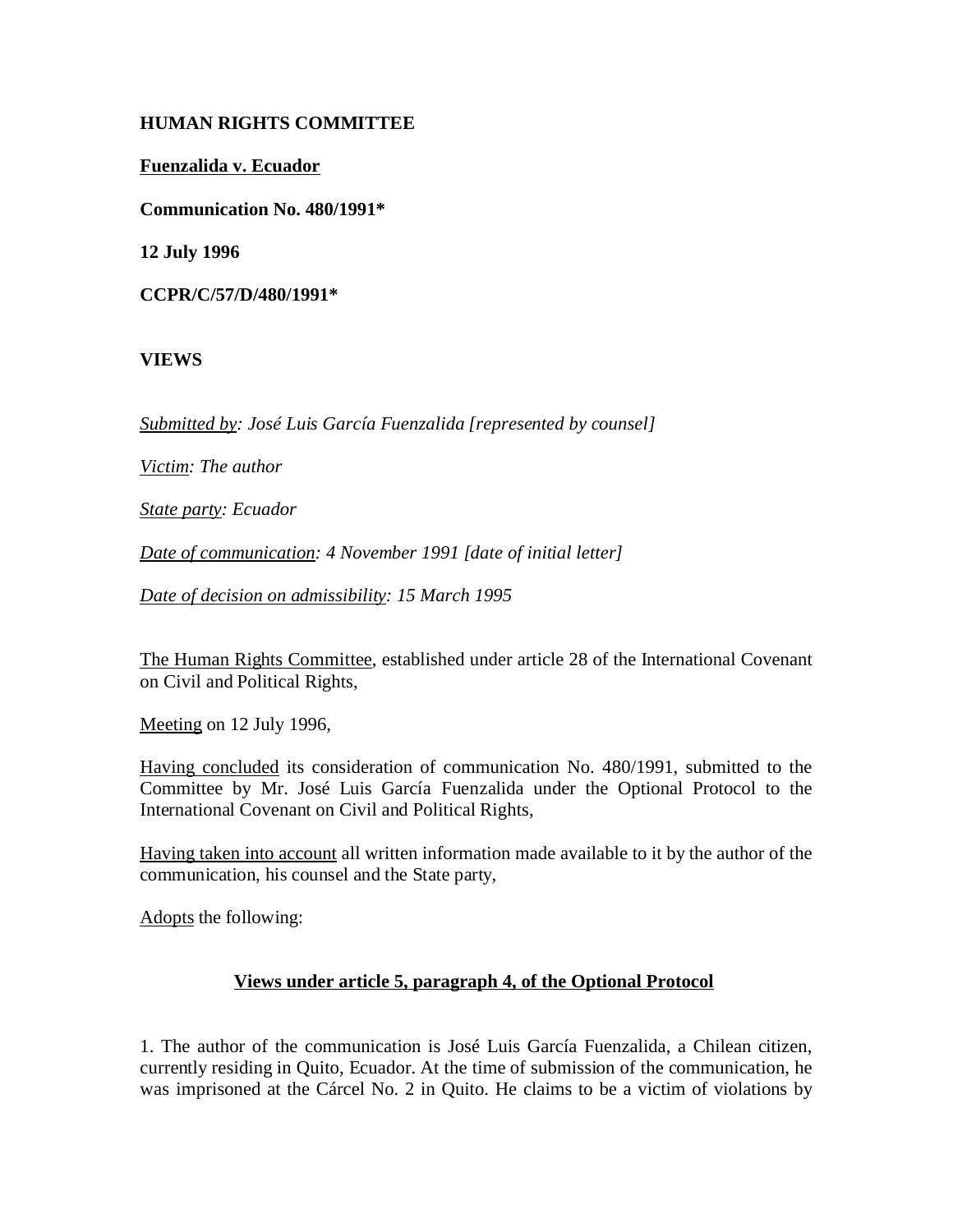Ecuador of articles 3, 7, 9 and 14 of the International Covenant on Civil and Political Rights. He is represented by the Ecumenical Human Rights Commission, a non-governmental organizations in Ecuador.

#### The facts as submitted by the author

2.1 The author is a hairdresser by profession. He was detained on 5 July 1989 and charged two days later with the rape, on 5 May 1989, of one D. K., a United States Peace Corps volunteer. He claims to be innocent and argues that he has never had sexual relations with any woman. The author was tried by the Tribunal Cuarto de Pichincha. On 11 April 1991, he was found guilty as charged and sentenced, on 30 April 1991, to eight years' imprisonment. On 2 May 1991, the author appealed to the Superior Court, demanding the nullity and cassation of the judgement. The request for nullity was rejected by the court and the appeal on cassation was not resolved within the period of 30 days established by law. After waiting for two years and six months for a decision by the Court of Cassation, the author withdrew his appeal on cassation in exchange for his release. He was released on parole in October 1994.

2.2 With regard to his arrest, the author states that on 5 July 1989, at approximately 7 p.m., he was detained by police officers, thrown on to the floor of a vehicle and blindfolded. From the submission it is not clear whether an arrest warrant had been issued. The author apparently did not know the reason for his arrest and initially supposed it was in connection with drugs. It was not until two days later that he learned about the alleged rape. He was interrogated regarding his whereabouts on the day of the rape. He claims to have been subjected to serious ill-treatment, including being left shackled to a bed overnight. It is also alleged that, in contravention of Ecuadorian law and practice, samples of his blood and hair were taken.

2.3 It is alleged that during the evening of 6 July 1989, the author was blindfolded and that a brine solution was poured into his eyes and nostrils. The author alleges that at some point of the interrogation the blindfold fell from his eyes and he was able to identify an officer who the author claims had a grudge against him from a prior detention on suspicion of murdering a homosexual friend.

2.4 That same evening, he was taken to the Criminal Investigation Department of Pichincha (SIC-P), where he was subjected to death threats until he consented to sign an incriminatory statement. However, it is clear from the judgement that the author, during his trial, denied both the charges and the voluntariness of the statement. The judgement reflects that the author made before the judge a long and detailed statement of the facts concerning his detention and confession under duress.

2.5 The author claims that he learned of the facts of the rape only when charges were read to him on 7 July 1989, just before he was put on an identification parade in which the victim identified him. The author further alleges that, before he was put on the identification parade, he was taken to his house to shower, shave and dress, as instructed by the police. The author also claims that the police took several pieces of underwear from his house, which were then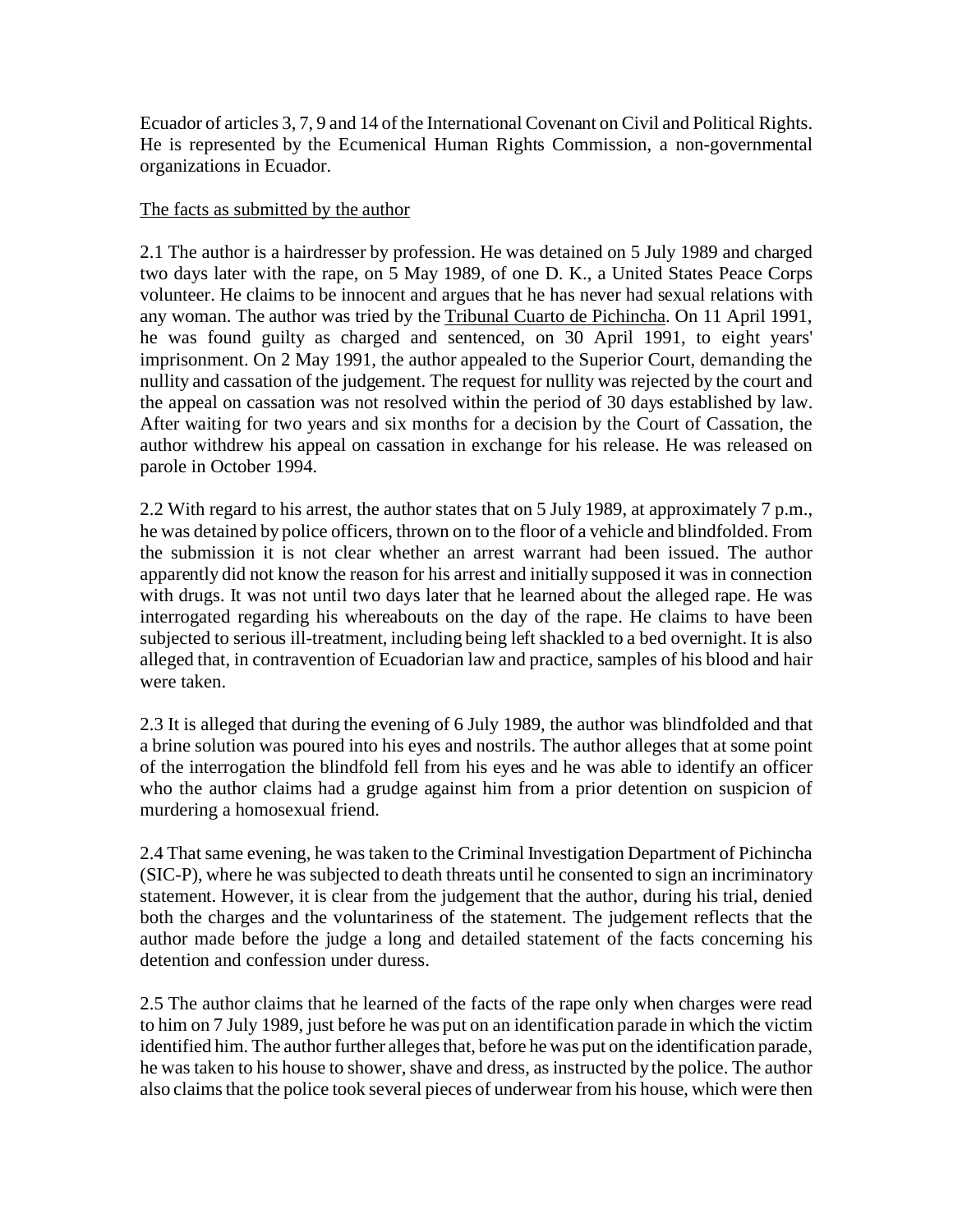used as evidence against him, despite the testimony by a witness, MC. M.P., that they belonged to her.

2.6 Finally, the author alleges that on Saturday, 8 July 1989, he was shot in the leg by a police officer in what the police claimed was an attempt to escape and the author claims was a set-up. He was hospitalized with leg injuries, and the author claims that the psychological torture continued while he was in the hospital. An affidavit given during the trial by a member of the Ecuadorian Human Rights Commission who visited the author in the hospital states: "I was able to see that there were two wounds on one of his legs caused by a bullet. I also saw several cigarette burns on his chest and hand". This same person further states in the affidavit: "I talked to a patient who was in the bed next to Mr. García's and asked him whether it was true that a police officer had been harassing Mr. García. He replied that he had indeed heard that person (the police officer) threaten Mr. García".

2.7 The case for the prosecution was that, during the night of 5 May 1989, D. K. was abducted by an assailant and forced into a car. The victim was kept on the floor of the car and repeatedly sexually assaulted. Finally, the victim was thrown out of the car and left on the roadside. The victim reported the incident to the Consulate of the United States of America, which reported it to the police. During the trial the police claimed that they had found the victim's underwear in the author's house.

2.8 As to the exhaustion of domestic remedies in respect of the physical abuse to which the author was allegedly subjected, it is stated that a lawyer filed a complaint against the police officers on the author's behalf. There is no further information concerning the status of the investigation of the complaint.

## The complaint

3.1 The author claims to be the victim of a violation of article 3 in conjunction with article 26, owing to the difficulties he encountered in retaining a lawyer, allegedly because of his homosexuality.

3.2 The author also claims to have suffered repeated violations of article 7, because he was subjected to torture and ill-treatment following his arrest. This was corroborated during the trial by a member of the Ecuadorian Ecumenical Human Rights Commission.

3.3 The author further claims a violation of article 9, because he was subjected to arbitrary arrest and detention, since he claims that he was not involved in the rape.

3.4 The author further claims that his trial was unfair and in violation of article 14 of the Covenant. In this respect, counsel contends that the accused was convicted notwithstanding the contradictory evidence contained in the statement given by the victim herself, who described her assailant as being very tall and having a pock-marked face. The author, whom the victim identified, is short, measuring only 1.50 metres, and has no pock-marks on his face.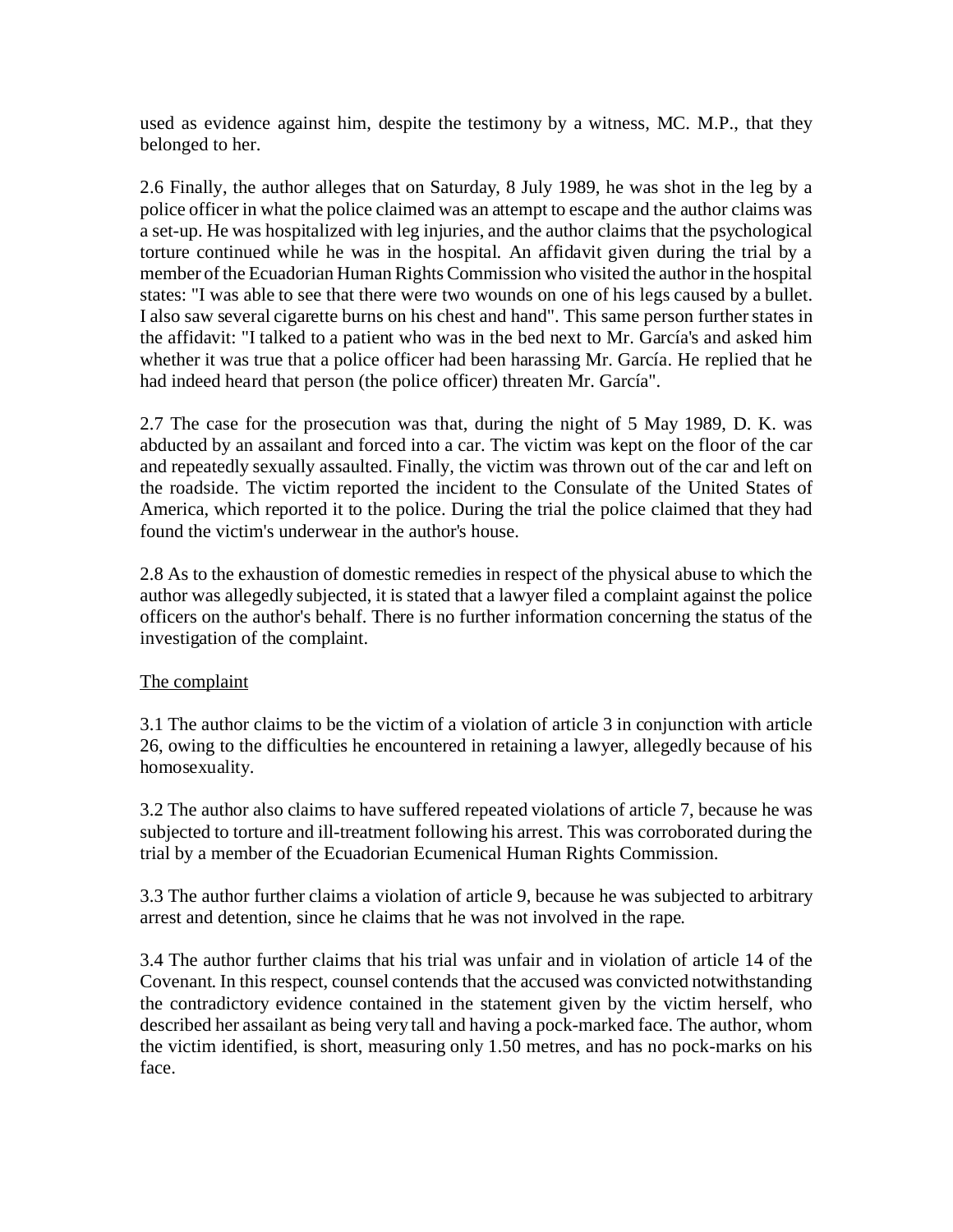3.5 The author also claims that - in view of the submission by the victim of a laboratory report on samples (blood and semen) taken from her and samples of blood and hair taken from him against his will and showing the existence of an

enzyme which the author does not have in his blood - he requested the court to order an examination of his own blood and semen, a request which the court denied.

3.6 Moreover, the author complains about the delays in the judicial proceedings, in particular the fact that his appeal on cassation had not been dealt with in the period provided for by law, and that, after more than two and a half years of waiting for the decision of the Court of Cassation, he had finally had to abandon this recourse in order to obtain his release on parole.

# The Committee's decision on admissibility

4. On 26 August 1992, the communication was transmitted to the State party, which was requested to submit to the Committee information and observations in respect of the question of admissibility of the communication. Despite two reminders sent on 10 May 1993 and 9 December 1994, no submission had been received from the State party.

5.1 Before considering any claims contained in a communication, the Human Rights Committee must, in accordance with rule 87 of its rules of procedure, decide whether or not it is admissible under the Optional Protocol to the Covenant.

5.2 The Committee ascertained, as required under article 5, paragraph 2 (a), of the Optional Protocol, that the same matter had not been examined under another procedure of international investigation or settlement.

5.3 The Committee noted with concern the absence of cooperation from the State party, despite the two reminders addressed to it. On the basis of the information before it, the Committee found that it was not precluded from considering the communication under article 5, paragraph 2 (b), of the Optional Protocol.

5.4 The Committee considered that the author had not substantiated, for purposes of admissibility, that he had been unequally treated owing to his homosexuality and that this had been the cause of his difficulty in retaining a lawyer. This part of the communication was therefore declared inadmissible under article 2 of the Optional Protocol.

5.5 With respect to the author's complaint that he had been subjected to torture and illtreatment, in violation of article 7 of the Covenant, as attested to by a member of the Ecuadorian Ecumenical Human Rights Commission during the trial, the Committee found that the facts as submitted by the author, which had not been contested by the State party, might raise issues under both articles 7 and 10 of the Covenant. In the absence of any cooperation from the State party, the Committee found that the author's claims were substantiated, for the purposes of admissibility.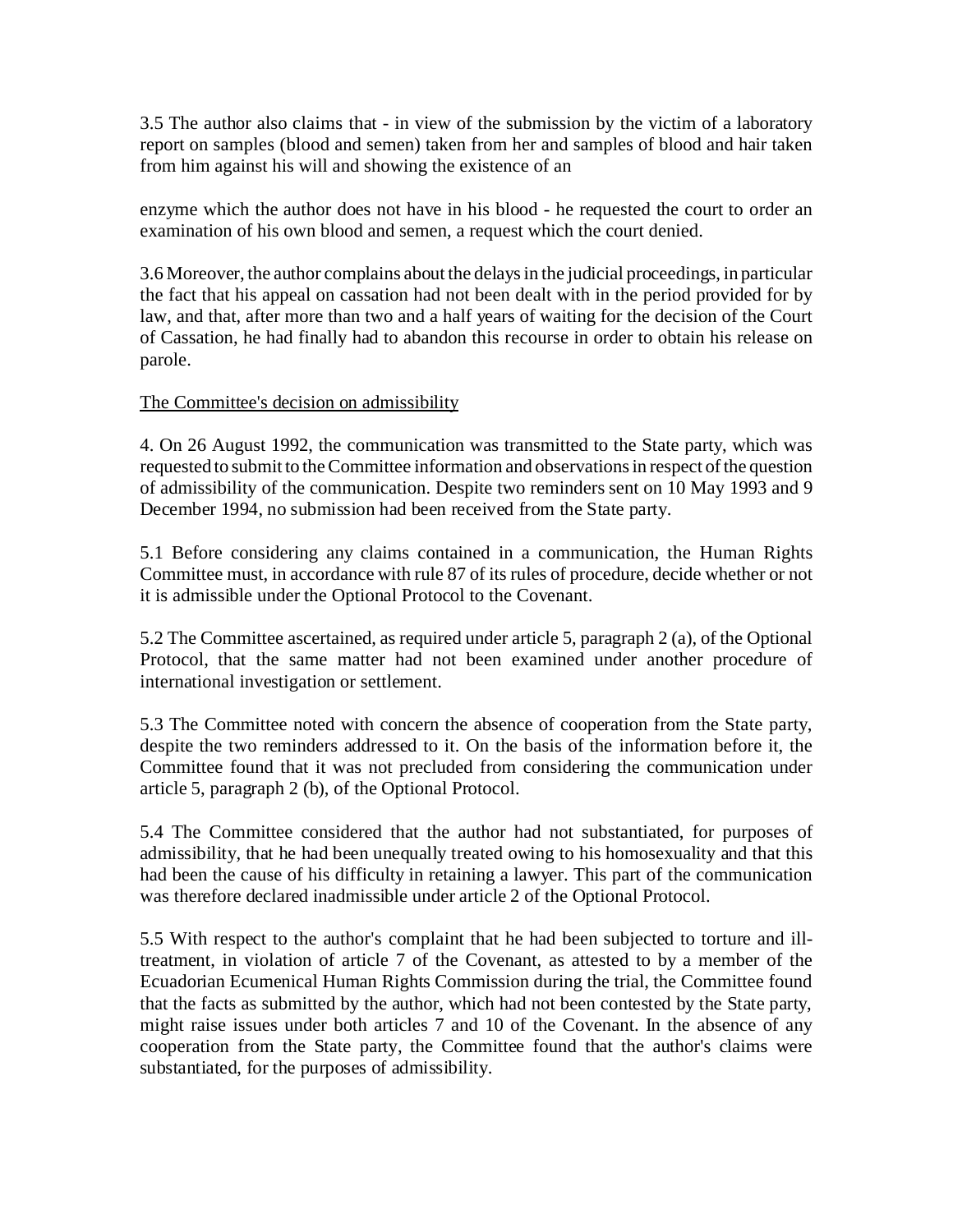5.6 With regard to the allegations that the author had been subjected to arbitrary detention in violation of article 9 of the Covenant, the Committee found that the facts as submitted were substantiated, for the purposes of

admissibility, and should accordingly be considered on their merits, especially with regard to the warrant of arrest and the moment at which the author was informed of the reasons for his arrest.

5.7 In respect of the author's allegations that the evidence in his case was not properly evaluated by the Court, the Committee referred to its prior jurisprudence and reiterated that it was generally for the appellate courts of States parties to the Covenant to evaluate facts and evidence in a particular case. Accordingly, this part of the communication was declared inadmissible as being incompatible with the provisions of the Covenant, pursuant to article 3 of the Optional Protocol.

5.8 The author also submitted information concerning the procedures at the trial and the delays of over two and a half years encountered in the appeal on cassation, which, the Committee found, raised issues under article 14 of the Covenant to be examined on the merits.

6. On 15 March 1995, the Human Rights Committee decided that the communication was admissible and that the State party and the author should be requested to submit copies of the arrest warrant and of any relevant resolutions and judgements in the case, as well as medical reports and information about investigations into the alleged physical abuse of Mr. García.

# Observations by the State party about the merits of the case and comments thereon by the author

7.1 The State party, on 18 October 1995, submitted to the Committee some documents relating to the case, without submitting a reply to the author's communication.

7.2 From the police report, it appears that the police give a version of the facts concerning torture and ill-treatment which differed from the author's version. The State party explains that it was unable to question the accused police officer because he is no longer in the police force and it has been impossible to locate him.

7.3 The judgement against the author reveals that the judge believed the police version and minimized the importance of the statement made by a nun who visited the author in the hospital, the content of which is referred to in paragraph 2.6 of these Views.

7.4 With regard to Mr. García's leg wound, the State party insists that the shot was fired in connection with an escape attempt:

"With regard to the wound suffered by the detainee, it is noted that during an investigation carried out on Saturday, 8 July, in Bosmediano street, where the other person involved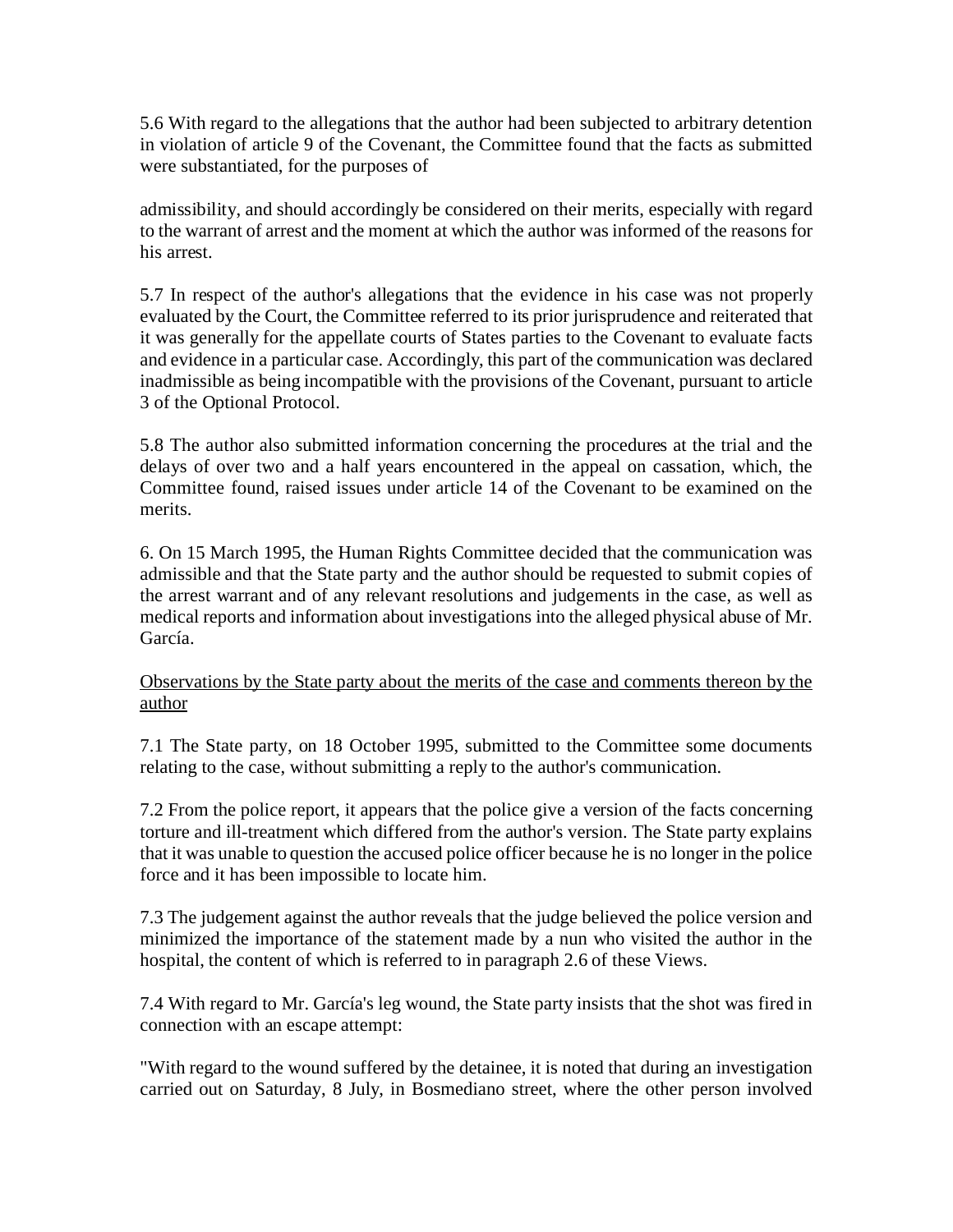allegedly lived, he took advantage of the inattention of the officers guarding him to make a sudden and precipitate escape; the persons responsible for the detainee shouted after him and then fired shots, one of which hit him, causing a fracture of the left femur, as a result of which he was taken to the Eugenio Espejo hospital for medical treatment; the wound was never inflicted in the offices of the former criminal investigation service of Pichincha; it is also noted that there is a statement signed in the presence of Dr. Hilda María Argüello L., second prosecutor in the Pichincha criminal court, on this incident."

The documents submitted by the State party do not indicate that the court conducted any investigation whatsoever into the circumstances in which Mr. García was wounded, such as, for example, questioning the witnesses who, according to the police, saw the author attempt to escape.

7.5 The State party also submitted the text of report No. 4271-SICP of 8 July 1989, drawn up by Claudio Guerra; the report shows that Mr. García was arrested on Thursday, 6 July 1989, at 10 a.m. by police officers on the basis of previous investigations, and that the police confiscated a woman's undergarment, identified as belonging to Miss D. K., in Mr. García's home. A copy of a statement by Mr. García, dated 7 July 1989, admitting to having committed the rape and to having taken Miss K's undergarment, and of another statement dated 9 July 1989 admitting his attempt to escape, have been submitted, both statements having been made before Dr. Hilda Argüello, second prosecutor of the Pichincha criminal court. A copy of a note dated 8 July 1989 by officer 06 is also attached, describing the escape attempt and indicating that other witnesses can confirm the facts, in particular that shots had first been fired in the air before the fleeing defendant was wounded. A copy of the statement by Miss D. K., dated 7 July 1989, has been submitted regarding the identification parade organized on 6 July 1989 in which she immediately identified Mr. García among a group of 10 men, and was absolutely sure that the man in front of her was indeed the man who had raped her. A medical report on Mr. García's hospitalization is also included. Another attached police report states that, prior to the investigation, some photographs were sent to Miss K., but the photograph of Mr. García was first sent by facsimile, and Miss K. stated in a telephone conversation from the United States that "This looks the most like him of any of the photographs I have seen".

7.6 It is noted that Mr. García was released on parole on 5 October 1994 and was required to report to the prison centre every week. Mr. García has not done so, and it has not been possible to locate him, since he is not residing at his last address.

7.7 The State party submitted documents indicating that Mr. García was arrested on 6 July 1989 to be investigated for the crime of rape, committed against Miss D. K., a United States national, on 5 May 1989. The register of aliens shows that Mr. García was married to an Ecuadorian woman. The State party has not sent the texts of the arrest warrant for Mr. García or of the judgements.

8.1 In a letter of 29 December 1995 the Ecumenical Human Rights Commission, which is representing Mr. García, refers to a statement made by the author in the presence of the judge in 1989 in which he maintains that he is innocent, denies having tried to escape and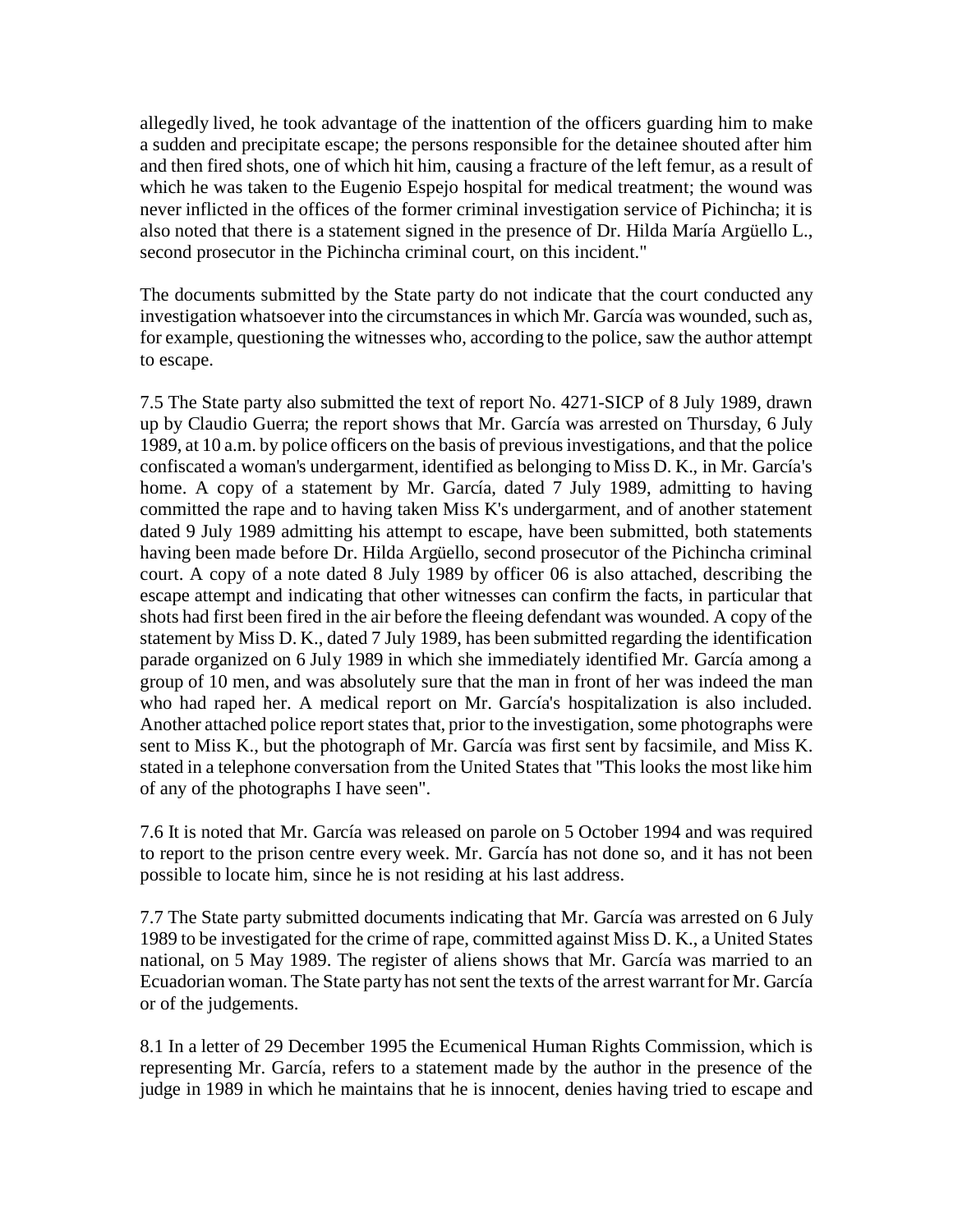accuses officer 06 of having fired at him in an interrogation room, after first placing a handkerchief on his leg. He maintains that his confession was obtained by means of torture. This statement is found in the record of proceedings.

8.2 It is argued that if the police force itself is responsible for carrying out an investigation of a complaint like Mr. García's, the notorious esprit de corps of the force gives rise to lies, and the police are always vindicated in the end so as to avoid penalties.

#### On the merits of the case

9.1. The Committee has considered the communication in the light of all the information, materials and legal documents submitted by the parties. The conclusions it has reached are based on the following considerations.

9.2 With regard to the arrest and imprisonment of Mr. García, the Committee has considered the documents submitted by the State party, which do not show that the arrest was illegal or arbitrary or that Mr. García had not been informed of the reasons for his arrest. Consequently, the Committee cannot make a determination on the alleged violation of article 9 of the Covenant.

9.3 With regard to the allegations of ill-treatment perpetrated by a police officer, the Committee observes that they were submitted by the author to the Cuarto de Pichincha criminal court, which rejected them, as is shown by the judgement of 30 April 1991. In principle, it is not for the Committee to question the evaluation of the evidence made by national courts, unless that evaluation was manifestly arbitrary or constituted a denial of justice. The materials made available to the Committee by the author do not demonstrate the existence of such shortcomings in the procedure followed before the courts.

9.4 The file does not, however, reveal any evidence that the incident in which the author suffered a bullet wound was investigated by the court. The accompanying medical report neither states nor suggests how the wound might have occurred. Given the information submitted by the author and the lack of investigation of the serious incident in which the author was wounded, the Committee concludes that there has been a violation of articles 7 and 10 of the Covenant.

9.5 With regard to the trial in the court of first instance, the Committee finds it regrettable that the State party has not submitted detailed observations about the author's allegations that the trial was not impartial. The Committee has considered the legal decisions and the text of the judgement dated 30 April 1991, especially the court's refusal to order expert testimony of crucial importance to the case, and concludes that this refusal constitutes a violation of article 14, paragraphs 3 (e) and 5, of the Covenant.

9.6 With regard to the information submitted by the author concerning delays in the judicial proceedings, in particular the fact that his appeal was not dealt with in the period provided for by law, and that, after waiting more than two and a half years for a decision on his appeal, he had to abandon this recourse in order to obtain conditional release, the Committee